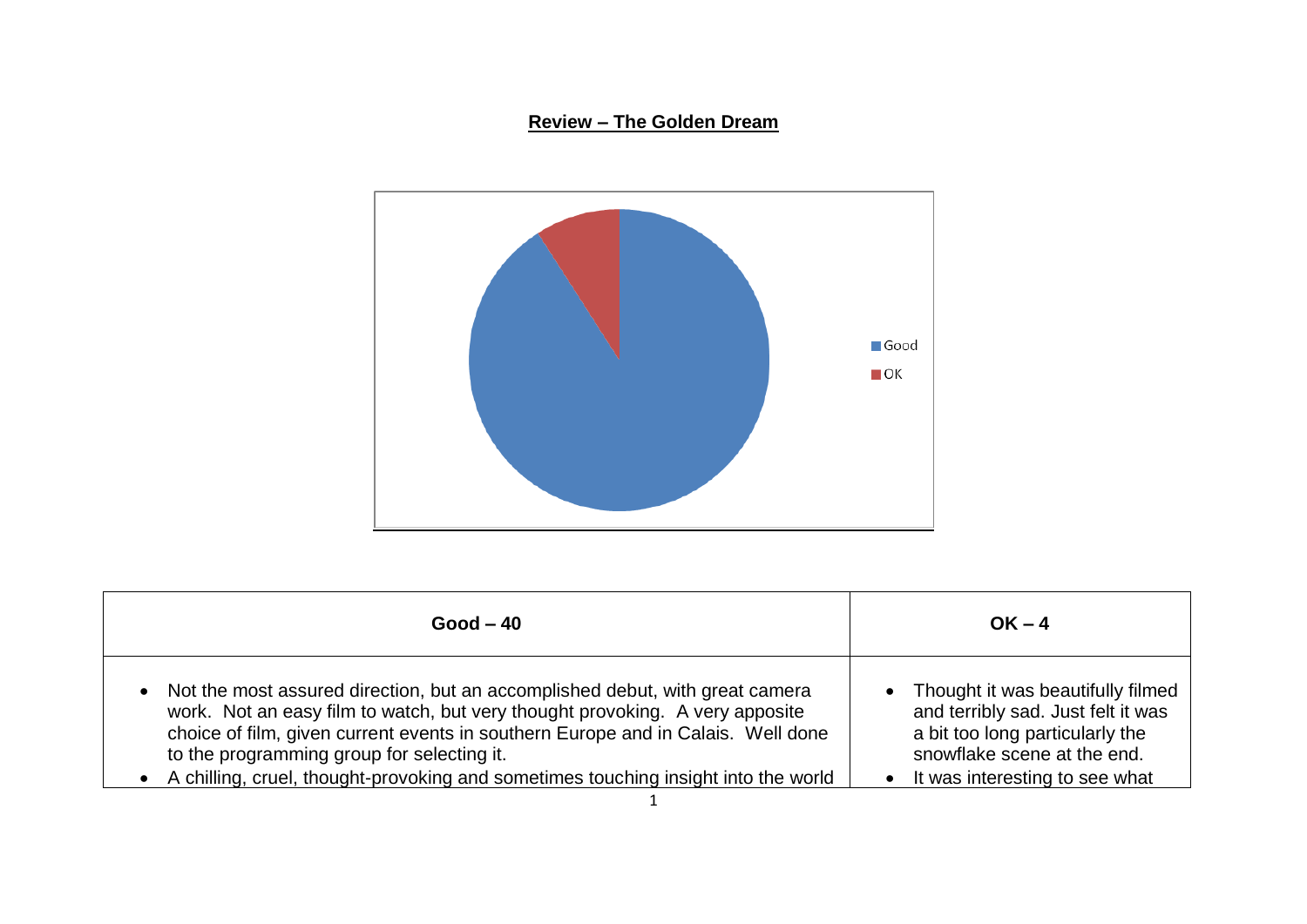| of desperation that is also on our doorstep. Did this naive foursome, soon to be<br>reduced to one, really have any idea what they were in for? Was it worth it?<br>Maybe for the survivor, but what a price to pay. An absorbing film, often hard to<br>watch but a commendable choice, nonetheless. Thank you.<br>We found the film poignant, sad and shocking in its brutality. Adherence to the<br>$\bullet$<br>road convention that a character lost from the road was lost from the plot<br>reinforced those impressions. The film was powerful and effective.<br>I thought it was definitely a good film although rather bleak, Eric thought not. I<br>liked the way it not only documented the journey but also offered a critique of<br>Western society by juxtaposing it with the pleasures of a more natural existence,<br>even though that life might be economically hard. And very timely in view of the<br>current refugee crisis. Thank the programming committee for bringing this film to<br>our screen.<br>What a great 'must see' film. Both harrowing and sensitive, illustrating the stark<br>reality of man's inhumanity to man. It was incredibly well made and yes, it was<br>outstanding and gripping. And as Ian said in his introduction $\sim$ these people are<br>just humans looking for a better life with their story echoing the scenes we are<br>seeing in the West today. Thanks for showing it.<br>A gripping but disturbing film; no easy outcomes. Very relevant to today.<br>Excellent direction and cinematography.<br>Very disturbing. | goes on when someone seeks a<br>better life for themselves.<br>The picture it presented was all<br>$\bullet$<br>too realistic and bleak. |
|----------------------------------------------------------------------------------------------------------------------------------------------------------------------------------------------------------------------------------------------------------------------------------------------------------------------------------------------------------------------------------------------------------------------------------------------------------------------------------------------------------------------------------------------------------------------------------------------------------------------------------------------------------------------------------------------------------------------------------------------------------------------------------------------------------------------------------------------------------------------------------------------------------------------------------------------------------------------------------------------------------------------------------------------------------------------------------------------------------------------------------------------------------------------------------------------------------------------------------------------------------------------------------------------------------------------------------------------------------------------------------------------------------------------------------------------------------------------------------------------------------------------------------------------------------------------------------|------------------------------------------------------------------------------------------------------------------------------------------|
| Excellent - much better than expected. The cinemaphotography was great,<br>probably because the director was a cameraman on previous films. It was<br>gripping and very relevant to us today.                                                                                                                                                                                                                                                                                                                                                                                                                                                                                                                                                                                                                                                                                                                                                                                                                                                                                                                                                                                                                                                                                                                                                                                                                                                                                                                                                                                    |                                                                                                                                          |
| Good if a little long. Heartbreaking and too true!                                                                                                                                                                                                                                                                                                                                                                                                                                                                                                                                                                                                                                                                                                                                                                                                                                                                                                                                                                                                                                                                                                                                                                                                                                                                                                                                                                                                                                                                                                                               |                                                                                                                                          |
| Some odd continuity lapses.<br>$\bullet$                                                                                                                                                                                                                                                                                                                                                                                                                                                                                                                                                                                                                                                                                                                                                                                                                                                                                                                                                                                                                                                                                                                                                                                                                                                                                                                                                                                                                                                                                                                                         |                                                                                                                                          |
| Stunning cinematography.                                                                                                                                                                                                                                                                                                                                                                                                                                                                                                                                                                                                                                                                                                                                                                                                                                                                                                                                                                                                                                                                                                                                                                                                                                                                                                                                                                                                                                                                                                                                                         |                                                                                                                                          |
| a difficult film to categorize because of the story line. The director set the scene<br>$\bullet$                                                                                                                                                                                                                                                                                                                                                                                                                                                                                                                                                                                                                                                                                                                                                                                                                                                                                                                                                                                                                                                                                                                                                                                                                                                                                                                                                                                                                                                                                |                                                                                                                                          |
| well and included some counter-poise shots of beautiful sunsets etc Perhaps                                                                                                                                                                                                                                                                                                                                                                                                                                                                                                                                                                                                                                                                                                                                                                                                                                                                                                                                                                                                                                                                                                                                                                                                                                                                                                                                                                                                                                                                                                      |                                                                                                                                          |
| too much film time spent on the trains. The acting was spot on with changes in<br>relationships being carefully highlighted.                                                                                                                                                                                                                                                                                                                                                                                                                                                                                                                                                                                                                                                                                                                                                                                                                                                                                                                                                                                                                                                                                                                                                                                                                                                                                                                                                                                                                                                     |                                                                                                                                          |
|                                                                                                                                                                                                                                                                                                                                                                                                                                                                                                                                                                                                                                                                                                                                                                                                                                                                                                                                                                                                                                                                                                                                                                                                                                                                                                                                                                                                                                                                                                                                                                                  |                                                                                                                                          |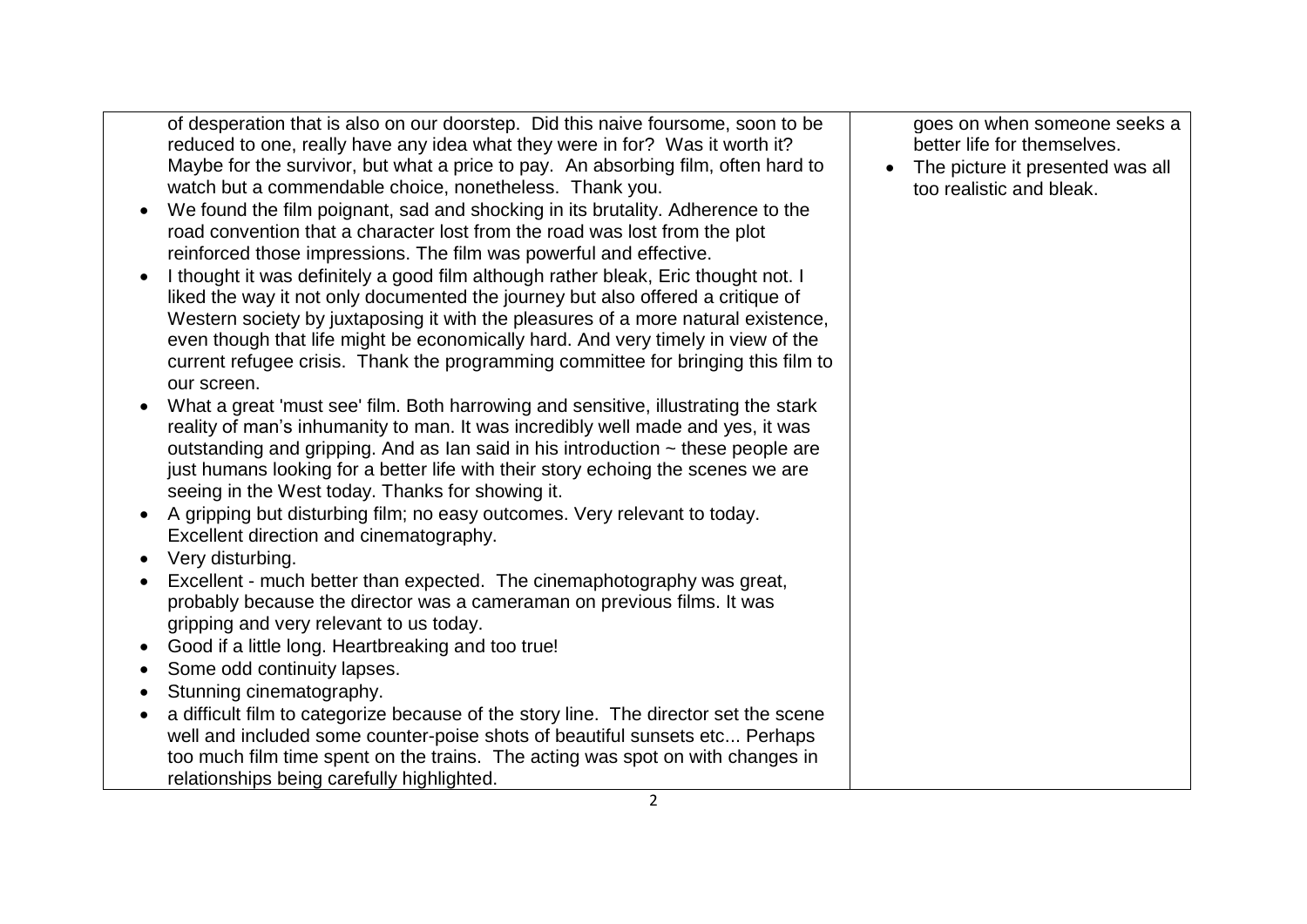| $\bullet$ | This was a very powerful film. The relentless nature of the migrants' journey          |  |
|-----------|----------------------------------------------------------------------------------------|--|
|           | counterbalanced by the barriers encountered. The three young leads were                |  |
|           | excellent as was the amazing landscape they struggled through.                         |  |
| $\bullet$ | I thought that the film was 'Good' but obviously harrowing. In an ideal world          |  |
|           | wealth and resources would be distributed more evenly so that people could             |  |
|           | remain with their friends and family. It was so sad that Juan found himself in a       |  |
|           | miserable job then out alone in the cold and dark at the close of the film, the        |  |
|           | falling snowflakes signifying so much. The Riverside meal was tasty and                |  |
|           | enjoyable and surprisingly the sun shone for us on the terrace. Thank you for          |  |
|           | another good evening.                                                                  |  |
|           | All 4 in our group thought it was very good. Extremely well made and thought           |  |
|           | provoking. A salutary tale which prompted lots of discussion afterwards. Slow but      |  |
|           | gripping and totally atmospheric.                                                      |  |
|           | We thought it was superb!                                                              |  |
|           | I can't say that I "enjoyed" the film as some of the scenes were very harrowing,       |  |
|           | but it was certainly thought provoking and it's one of those films that will stay with |  |
|           | you for a long time.                                                                   |  |
|           | The characters you got engaged with, then got cut dramatically.                        |  |
|           | Thought provoking.                                                                     |  |
|           | I really liked the realism and the lack of dialogue. Also loved the trains and the     |  |
|           | scenery and how un-Hollywood it was - the unresolved stories, rather than all the      |  |
|           | loose ends being tied up and Sara being miraculously found, gave it a real edge        |  |
|           | and it was a refreshing change.                                                        |  |
| $\bullet$ | We thought the film was incredibly thought provoking. A harrowing watch which          |  |
|           | must reflect the kind of stories that so many of today's migrants could tell. The      |  |
|           | film should be compulsory for all members of the current Government and                |  |
|           | anyone who voted UKIP. Two 'good' votes from us!                                       |  |
| $\bullet$ | I enjoyed it and have been recommending the film to friends. The                       |  |
|           | cinematography was excellent. The story was very well portrayed.                       |  |
|           | A bit long with lots of arty shots but I liked those. I could not understand how they  |  |